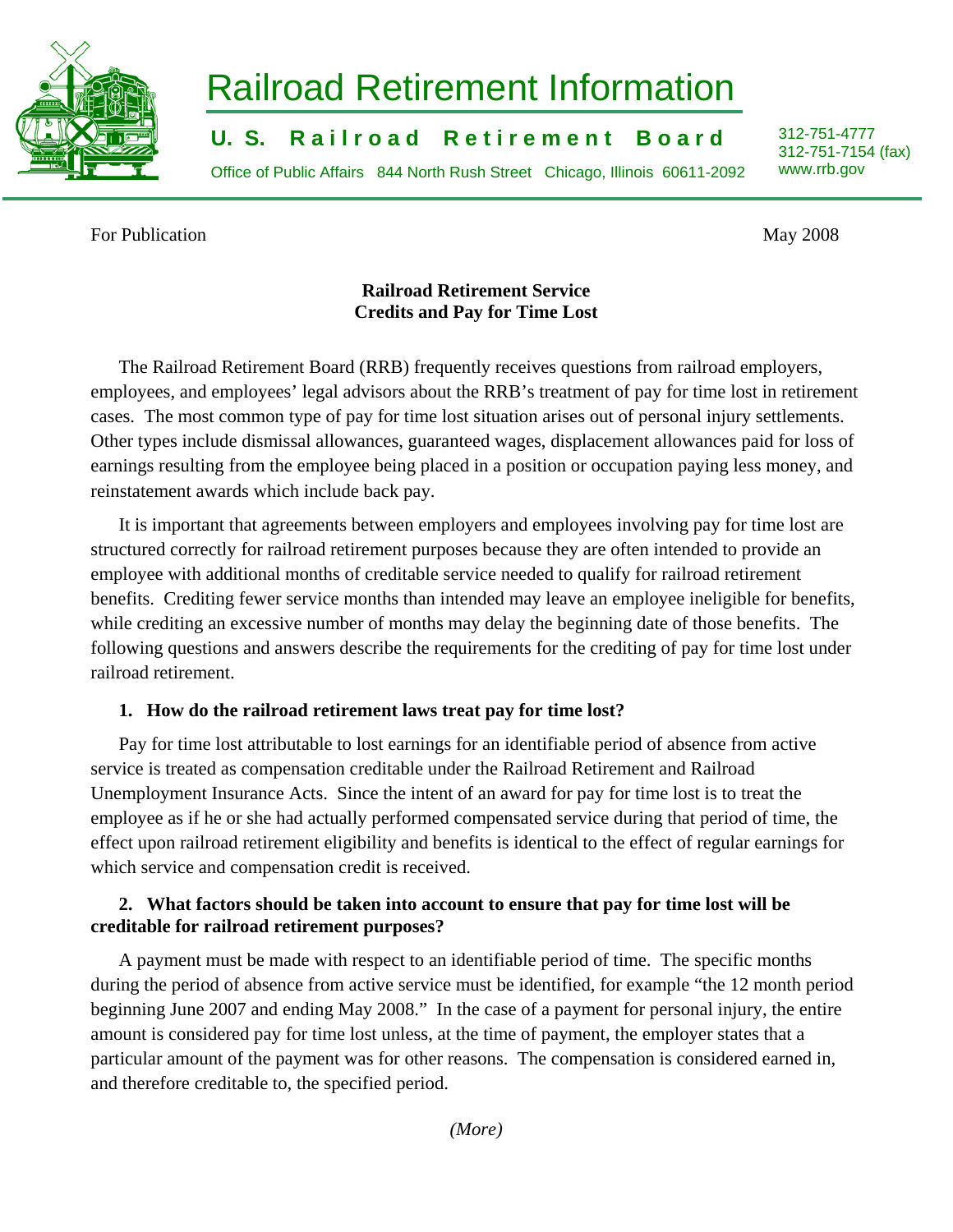An employment relationship must exist in the months to be credited with pay for time lost. Allocation toward future months is permissible as long as an employment relation is retained for that period. If a settlement agreement requires that an employee resign to receive the payment, the employment relation ceases upon resignation. Allocation after the resignation date is not allowed because it cannot be considered time lost as an employee. With respect to pay for time lost allocated into the future, service months and compensation are not creditable until the time lost has actually elapsed.

The allocation must also relate to the actual period of absence from service for which payment is made. Pay for time lost due to personal injury may not be allocated to service months missing from an employee's record before the date of injury. Similarly, the amount of the pay for time lost must relate to an employee's normal monthly pay. A monthly allocation of at least ten times the employee's daily pay rate in effect on the date of injury is ordinarily considered a reasonable relationship to actual lost earnings. A lesser amount would be considered a token payment and would not be acceptable. For example, if an employee normally earns \$130 a day, the amount of pay for time lost allocated to each month should be at least \$1,300.

#### **3. What other factors should be considered to ensure that pay for time lost correctly provides the total of railroad retirement service months intended?**

It is of primary importance to have a precise breakdown of an employee's service prior to any allocation. As a starting point, an employee should check his or her most recent Form BA-6, or the employee may request a service and compensation statement from the RRB. This will avoid allocating pay for time lost to a month or months already reported as service months. Occasionally, an employee will have service months reported for vacation pay, or by another railroad employer--for example, by reason of paid union activity. Credit can only be received once for any given month. Because the period specified is the period for which service credit is due, a month allocated to the same month already on record may result in a shortage of the total months desired.

In addition, deemed service months should not be considered in the number of total service months when an allocation period is determined if those deemed service months are within the allocation period. A pay for time lost allocation increasing service and compensation will generally eliminate or reduce the number of deemed service months on record for any affected year. Deemed service months are the product of a calculation. If the components of that calculation change as the result of an adjustment to service and compensation due to a payment for time lost, then the number of deemed service months to which an employee is entitled is likely to change.

Also, the possibility that an employee has creditable military service should be considered because such military service may not be reflected in the RRB's records and may reduce the number of allocated months needed to attain annuity eligibility. Employees are encouraged to file proof of any military service well in advance of retirement so the RRB can determine whether the military service is creditable as railroad service. The RRB will include creditable military service in its records, which will expedite the annuity application process and also ensure that the RRB's records of an employee's service are as complete as possible.